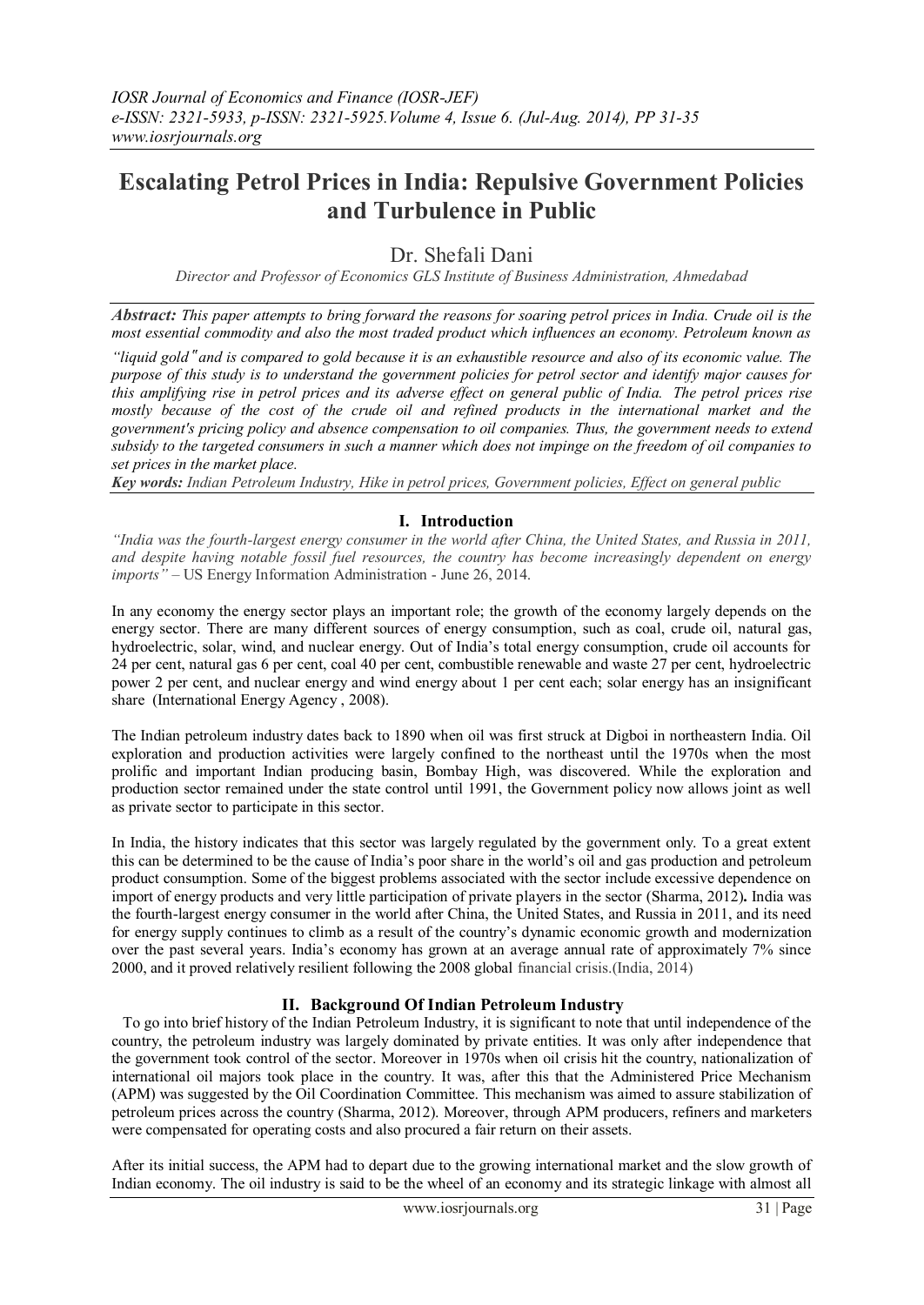other sectors cannot be overlooked. The APM was scrapped off due to the changing oil policies of the gulf countries. On all occasions when the oil prices escalated, the world economy went into a zoom. In the deregulated system, the price rate is the one that floats with changes in global crude rates with producers' and retailers' margins added on and the government taxes added over it. Thus, administering oil prices on continuous basis was totally un-viable (FACTS Global Energy Asia Pacific Refinery Configuration and Construction, 2009).

Exceptionally high crude oil prices in the international market and an almost stagnant domestic crude oil production has caused a drain on country's foreign exchange reserves. The Government is committed to mitigating these challenges and has, in fact, met with accelerated domestic exploration through its New Exploration Licensing Policy (NELP) policy initiative. Some of the world class oil discoveries have recently been reported from blocks offered under the NELP regime. Five NELP rounds have resulted into 110 PSCs being signed and the Sixth round offering 55 exploration blocks is still underway. Besides augmenting domestic reserves, India has successfully ventured overseas to acquire oil and gas assets and entered into long-term Liquefied Natural Gas (LNG) contracts as measures for enhancing energy security (FACTS Global Energy Asia Pacific Refinery Configuration and Construction, 2009).

# **CURRENT TRENDS IN INDIAN PETROLEUM INDUSTRY**

India was the fourth-largest consumer of oil and petroleum products after the United States, China, and Japan in 2013, and it was also the fourth-largest net importer of crude oil and petroleum products. The gap between India's oil demand and supply is widening, as demand reached nearly 3.7 million barrels per day (bbl/d) in 2013 compared to less than 1 million bbl/d of total liquids production. EIA projects India's demand will more than double to 8.2 million bbl/d by 2040, while domestic production will remain relatively flat, hovering around 1 million bbl/d. The high degree of dependence on imported crude oil has led Indian energy companies to diversify their supply sources. To this end, Indian national oil companies (NOCs) have purchased equity stakes in overseas oil and gas fields in South America, Africa, Southeast Asia, and the Caspian Sea region to acquire reserves and production capability. However, the majority of imports continue to come from the Middle East, where Indian companies have little direct access to investment (India, 2014).

The latest slowdown in growth of emerging market countries and higher inflation levels, combined with domestic supply and infrastructure constraints, have reduced India's annual inflation-adjusted gross domestic product (GDP) growth from a high of 10.3% in 2010 to 4.4% in 2013, according to the International Monetary Fund (IMF). India was the third-largest economy in the world in 2013, as measured on a purchasing power parity basis. Risks to economic growth in India include high debt levels, infrastructure deficiencies, delays in structural reforms, and political polarization between the country's two largest political parties, the Indian National Congress and the Bharatiya Janata Party (Petroleum Planning and Analysis Cell (2009, 2010), Oil Prices and Taxes, 2010).

Despite having large coal reserves and a healthy growth in natural gas production over the past two decades, India is increasingly dependent on imported fossil fuels. In 2013, India's former petroleum and natural gas minister, Veerappa Moily, announced that his ministry would work on an action plan to make India energy independent by 2030 through increased fossil fuel production, development of resources such as coal bed methane and shale gas, foreign acquisitions by domestic Indian companies of upstream hydrocarbon reserves, reduced subsidies on motor fuels, and oil and natural gas pricing reforms. The current petroleum and natural gas minister, Dharmendra Pradhan, who took office in late May 2014, reiterated the goal of making India selfsufficient in energy resources. India is also looking to further develop and harness its various renewable energy sources. These actions would effectively increase India's energy supply and create more efficiency in energy consumption. India already began implementing oil and gas pricing reforms over the past two years to foster sustainable investment and help lower subsidy costs

## **Subsidies for petroleum products in India**

In FY 2012—2013, of the total subsidy for petroleum products of INR 1,610 billion (USD 25.76 billion), INR 396 billion (USD 6.3 billion or 25 per cent) was for LPG. The poorest 20 per cent of households received 1 per cent of this subsidy on LPG in rural areas and 8 per cent in urban areas. Subsidized LPG can be justified on the grounds of the necessity of clean cooking fuels for poor households who would otherwise cook with dirty biofuels like wood, agricultural waste and dung, which cause indoor air pollutions leading to respiratory diseases and eye infections. Indoor air pollution causes an estimated half a million premature deaths every year. However, by granting the LPG subsidy equally to all households, the policy also supports the purchase of LPG by wealthier households who could afford to pay market prices.( India Energy Subsidy Review , 2014)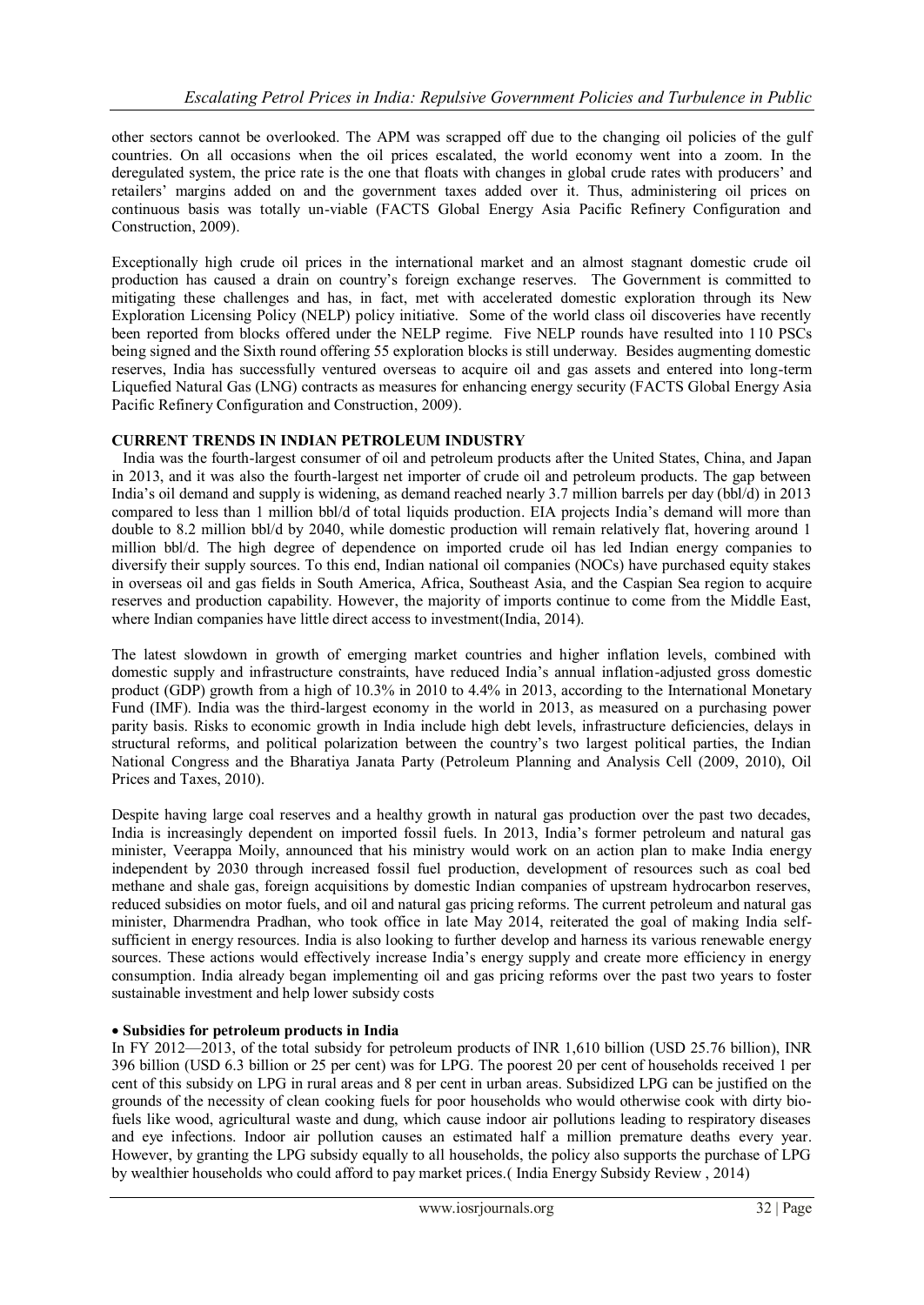## **Progress is being made, but more needs to be done**

The government is concerned about subsidies on petroleum products and has taken measures to contain it. In late 2009 it set up an expert group to recommend "a viable and sustainable system of pricing petroleum products.‖ In February 2010 the group recommended that petrol and diesel prices should be market-based at both the refinery gate and at the retail level. It also recommended that the subsidy on LPG and kerosene be reduced until a system (based on a unique identification card) to deliver the subsidy to the poor is implemented (Ministry of Petroleum and Natural Gas, 2010). Petrol prices were deregulated in July 2010. As a result, the price of petrol has increased from INR 44.72/litre (USD 0.71/litre) in January 2010 in Delhi to around INR 75/litre (USD 1.2/litre). The price of diesel has been raised periodically: by INR 5/litre (USD 0.08/litre) in June 2010, INR 4/litre (USD 0.06/litre) in August 2012, and there have been 11 monthly increases of INR 0.45/litre (USD 0.007/litre) since January 2013. However, depreciation of the Indian rupee and the increase in world crude prices, has slowed the fall in diesel under recoveries. They were INR 9/litre (USD 0.14/litre) in late 2013, compared to approximately INR 13/litre (USD 0.2/litre) in January 2010 ( India Energy Subsidy Review , 2014)**.**

## **EXCESSIVE RISE IN OIL PRICES- GOVERNMENT POLICIES AND PUBLIC HAVOC.**

There has been outrage among the general public about the price hike of petrol. The common man already burdened with inflationary pressures, increased petrol prices will further shrunk the real household incomes. There have been strong reactions from the opposing political parties as well as sharp reactions from the general public against the price rise.

The main reason behind increase in the petrol prices is the rise of dollar against rupee. We need to understand why rupee is depreciating against dollar like a free fall. One of the many reasons cited for the depreciation is the ongoing euro crisis. Many institutional investors have moved out their investments in euro to dollar as dollar is considered to be safe haven. In order to be safe, some investment has also moved out of India. But the euro crisis only cannot justify the free fall of rupee. If we see the other currencies like Pound, Yen, Brazilian Real, there has been no significant depreciation, in fact yen has gained against dollar considering one year time frame. So what are the other significant reasons for depreciating rupee. One of prime reasons is our burgeoning fiscal deficit (difference between revenue and expenditure). The fiscal deficit for the year 2011-2012 stood at Rs 5,21,980 and it is targeted at Rs 5,13,590 crores for the 2012-2013. This huge deficit is primarily because of subsidy offered on food, fertilizer and petroleum. The oil subsidy for the year 2012-2013 is estimated to be Rs 43,580 crores. But we project the losses suffered by OMCs for the current year, this subsidy will come out to be Rs 1,14,000 crores.

According to twin deficit hypothesis, there is strong linkage between fiscal deficit and trade deficit (imports – exports). The government's fiscal deficit is increasing i.e. government is spending more than it is what it is earning. This is because increased expenditure is not matched by the increased tax rates. Hence, people are left with more money, out which some of the money is diverted towards the imports which results in more imports than exports leading to trade deficit. The major portion of our imports is oil. Since oil imports have to be paid in dollars, the importers need to buy dollars and sell rupee leading more demand of dollar and excess of rupee in the market. Considering the demand supply, rupee is continuously losing value; the OMCs have to shell out more rupee for same amount of oil imports.

Now if the prices of oil products are not increased, the deficit will keep on increasing further impacting our economy. An increase in price will result into fall in demand which means that fewer dollars will have to be paid for the oil imports, leading to lower trade deficit which will in turn lead to release of pressure on rupeedollar rate.

Another effect of not increasing the prices oil products is that, government will need to compensate the OMCs for the subsidy offered. Government will finance this deficit by borrowing from the market leading crowding out of the private investment which will slow down our economic growth. It may lead to higher interest rates which will increase the common man's EMIs.

The prices of petrol have been increased. This will have some effect on trade deficit and rupee-dollar value but in order to have more pronounced effect, the government needs to increase the price of diesel, LPG and kerosene. An increase in prices of these will help government reduce its fiscal deficit, meaning less borrowing from the market leading to more funds available for the private investment. Hence better economic growth.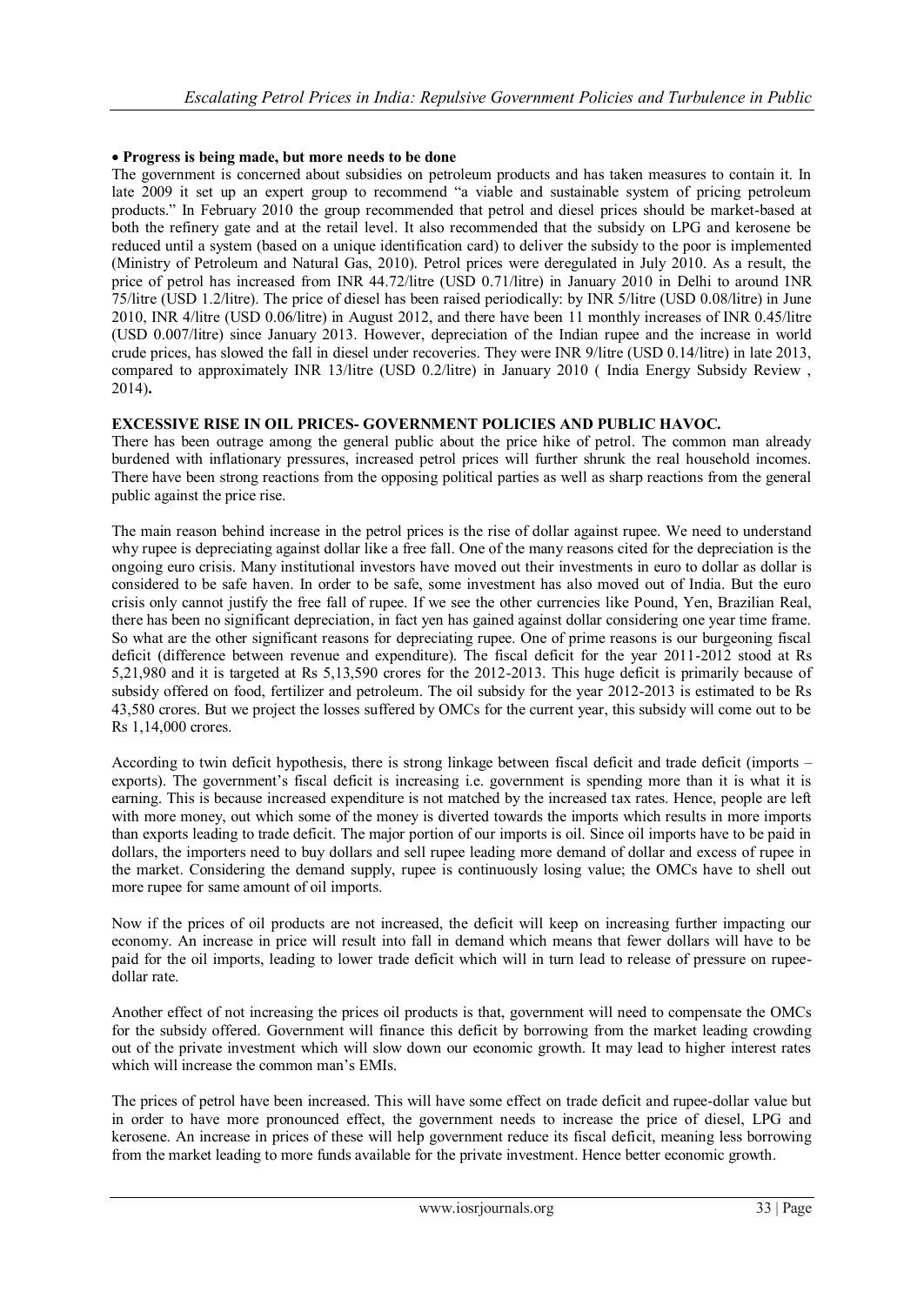However, petrol hike directly or indirectly affects all the major sectors like transportation, textiles, auto, FMCG etc, for manufacturing  $\&$  transportation. This affects the prices of daily essential commodities which are transported on a daily basis. Banking sector is also expected to suffer due to high inflation level. Increase in fuel price will also increase in food price. This will have a more severe impact on poor people because poor households spend more than half of their income on food and only a tenth on fuel. It is a chain reaction once started will affect all. Increase in petrol price will increase the transportation cost, increase in transportation cost will increase in price of goods, and this increase in price of goods would gradually force the people to loosen their pockets even more, and so on like this, the chain will further propagate. These ups and downs push more people into poverty and leading to a more pathetic situation of those already poor. This has obviously sent shock waves to the common man who is trying hard to make both ends meet. Price hike affects only the low wages or fixed salaried middle class families as compared to higher wages salaried class. The existing middle class is squeezed and many of those striving to attain the middle-class standard find it persistently out of remit will bring no negative impact on government employees as their DAs will be increase accordingly. Rich and corrupted people are least bothered of it. Business class like auto-rickshaw drivers shall transfer the burden to common people so they are also safe. Common people if doing business shall also pass the burden to customers and chain reactions. The community that suffers the most is the common people or "aam aadmi".

In the age of coalition politics, these are harsh decisions which the government may not be willing to take. But these decisions will have to be taken, to prevent our economy from stagnation. As the saying goes "Good" economics is bad politics and vice versa", Mr Prime minister has to decide whether he is good at politics or good at economics.

## **WILL INDIA EMERGE AS A MAJOR GLOBAL REFINED PRODUCT EXPORTING HUB?**

As set out in its 11th Five-Year Plan, the Government of India seeks to establish India as a global refined product exporting hub, both by instructing OMCs to take a more outward-oriented operating stance, and by encouraging private-sector refiners to invest in export-oriented refining capacity. This chapter will examine the extent to which India is likely to realize this internationally-significant policy and commercial goal in the medium-term (Clarke, 2010)

The measure of India's refined product export capacity over time will be the build-up of excess refinery capacity over domestic demand.43 In fact, India's actual refined product export volumes are likely to be larger than the aggregate of excess capacity. OMCs look to first supply the Indian market, and then to export the balance of refined product produced. Private-sector refiners, however, have no operational directive to first supply domestic markets. They will look to produce a product slate which optimizes total refining margins from periodto-period, and will sell to customers, irrespective of location, to allow this. Export markets are therefore not a ―balance‖ option for private-sector refiners, but integral to their business model. There is thus the possibility of a situation in India of large exports of refined products in parallel with product imports to satisfy domestic demand. In the context of sectoral expansion to facilitate greater export potential, however, excess refinery capacity is nevertheless a valid measure of India's growing exporting potential (Report of the Expert Group on a Viable and Sustainable System of Pricing Petroleum Products, 2010).

The emergence of India as a global refined product exporting hub is likely to have significant implications for regional product markets, extending the depth of product markets in the Middle East and South-east Asia in particular. It is also likely to have competitive effects for established Asian refinery centers such as Japan, South Korea and Singapore, and even as far afield as the United States Gulf Coast, and North-Western Europe.44 Growing exports of refined product from India have the potential to add to the energy security of countries in the Middle East and Asia-Pacific that are increasingly reliant on refined product imports, such as Iran, Saudi Arabia, Vietnam, Indonesia and Australia. But, at the same time, they threaten to undermine competing (and often ageing) refineries in countries such as Japan, South Korea and Australia. This chapter looks primarily at the period to 2012, when the last of the current spate of refinery capacity additions in India will be completed. No large greenfield or brownfield refinery additions have been firmly proposed for start-up after 2012, given all projects finish to current project timelines. Several smaller expansion and upgrading projects are planned by RIL and each of India's OMCs to 2015. Given the lack of known firm investment plans, it is unlikely there would be any major capacity additions in India between 2012 and 2015, despite the breakneck speed in which Indian projects are completed. Further, it is difficult to anticipate policy settings for the period after 2012 – which impact directly on investment – until the release of the 12th Five-Year Plan in 2011. Analysis below therefore confines itself to the medium-term – focusing on the period to 2012, but also looking ahead to 2015. There is more data available on regional refinery capacity addition post-2012. For example, significant refining